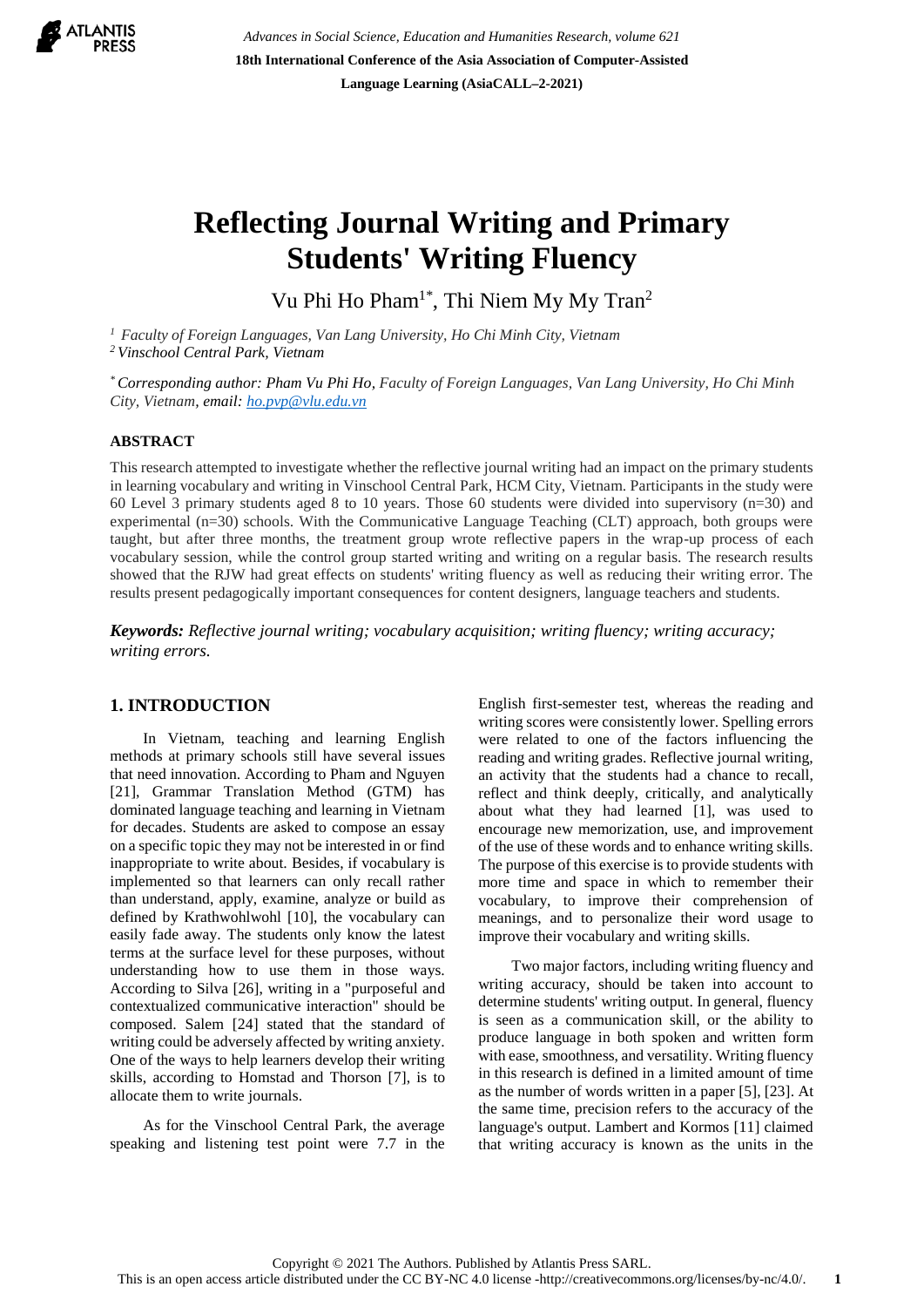writing object that are error-free. Fluency and precision are the main variables for assessing writing skills. The purpose of this research was to investigate the influence of Reflective Journal Writing (RJW) on the acquisition of vocabulary and writing skills of young learners at Vinschool Central Park. The research also aimed to find an alternative classroom approach for conventional vocabulary learning and writing practices.

Reflective journal writing has been demonstrated to have a substantial effect on the overall writing quality in terms of vocabulary attainment [11]. Students will pay more attention to the text's accuracy to share their journals with the whole community and work harder on their drafts to achieve the highest writing content. More precisely, Jones and Putncy [9] believed that Improvements in writing performance may emerge as a result of students' capacity to articulate their thoughts and ideas about grammatical structure, spelling, and word meanings via Reflective Journal Writing.

Man [15] conducted a study in Hong Kong employing journal writing to boost students' English proficiency and motivation in a secondary school and found that they were more interested in writing after spending eight months studying, and 69.5 percent of them found it a habit. Regarding writing results in a short period of time, students were able to write 3.5 percent faster and achieve 18.8 percent higher post-test scores, including progress in text length, precision, vocabulary usage, and the variety of phrase patterns. Specifically, with more examples, more complex vocabulary terms, and grammar structures, students could write richer material. While Chinglish was still written by students, there were fewer spelling errors, and the journals could be more easily understood.

Similarly, Laqaei and Mall-Amiri [12] found that The experimental group outperformed the control group in terms of language knowledge, writing competence, and capacity to think critically. It was discovered that those who kept reflective journals improved their vocabulary and writing abilities significantly. In the same year, Bel [2] conducted another study entitled "Teacher perspectives on Reflective Journal Writing" As a result, reflective journal writing also strengthens writing norms in addition to beneficial effects on students' confidence and trust. It was concluded that because students went through the practice and frequently spoke in their papers, they became excellent authors.

Recently, Cheng [3] used reflective journal writing to evaluate the effect of online automated feedback on the quality of students' reflective journals. The experimental group outperformed the control group considerably in the final reflective journal writing, and the experimental group also displayed a significant improvement in scores across reflective journals. This research did not examine how to reduce writing mistakes.

Much has been done about the writing of the reflective journal as described above. Most agreed that vocabulary and writing success is positively influenced by Reflective Journal Writing (RJW). However, most previous researchers have researched secondary students, university students, and adults with or above intermediate English skills. Those students would know what the journal is and how they should publish a reflective journal. Moreover, studies carried out in the context of primary school, especially between the ages of 8 and 10 years, are still very scarce. Very few research studies have been relating to this field in applying the RJW to these kinds of young learners recently. The subjects of the present analysis were twofold. Second, it was an experiment to see whether RJW had any impact on students' vocabulary learning. Second, in terms of the number of words written in the text and the accuracy of the sum of spelling and grammatical errors, it sought to assess the student's fluency in writing.

# *1.1. Research Question*

The following research question was formulated base on the study's objectives:

To what extent does Reflective Journal Writing affect the fluency of writing? Also, is there any reduction in writing errors in the written papers of the students?

# **2. METHODS**

## *2.1 Setting and participants*

The current study was conducted at the Vinschool, where the researcher/teacher was working for. The Vinschool ESL curriculum structure, being a private school, was greatly different from that of the MOET in terms of course-book uses and teaching activities. The Vinschool ESL program was designed to incorporate different elements, including the Cambridge ESL curriculum, the Standard European Framework of Reference for Languages (CEFR), the English Scale of Cambridge (CES), the handbook on skills for the 21st century. From beginner to advanced levels of proficiency, the curriculum is split into 12 levels of English mastery.

The participants in this study were 60 primary students (out of 1.290 students) between the ages of 8 and 10. The convenient sampling method (two in-tact classes) was applied to this study. Summative and formative tests were employed to test the students'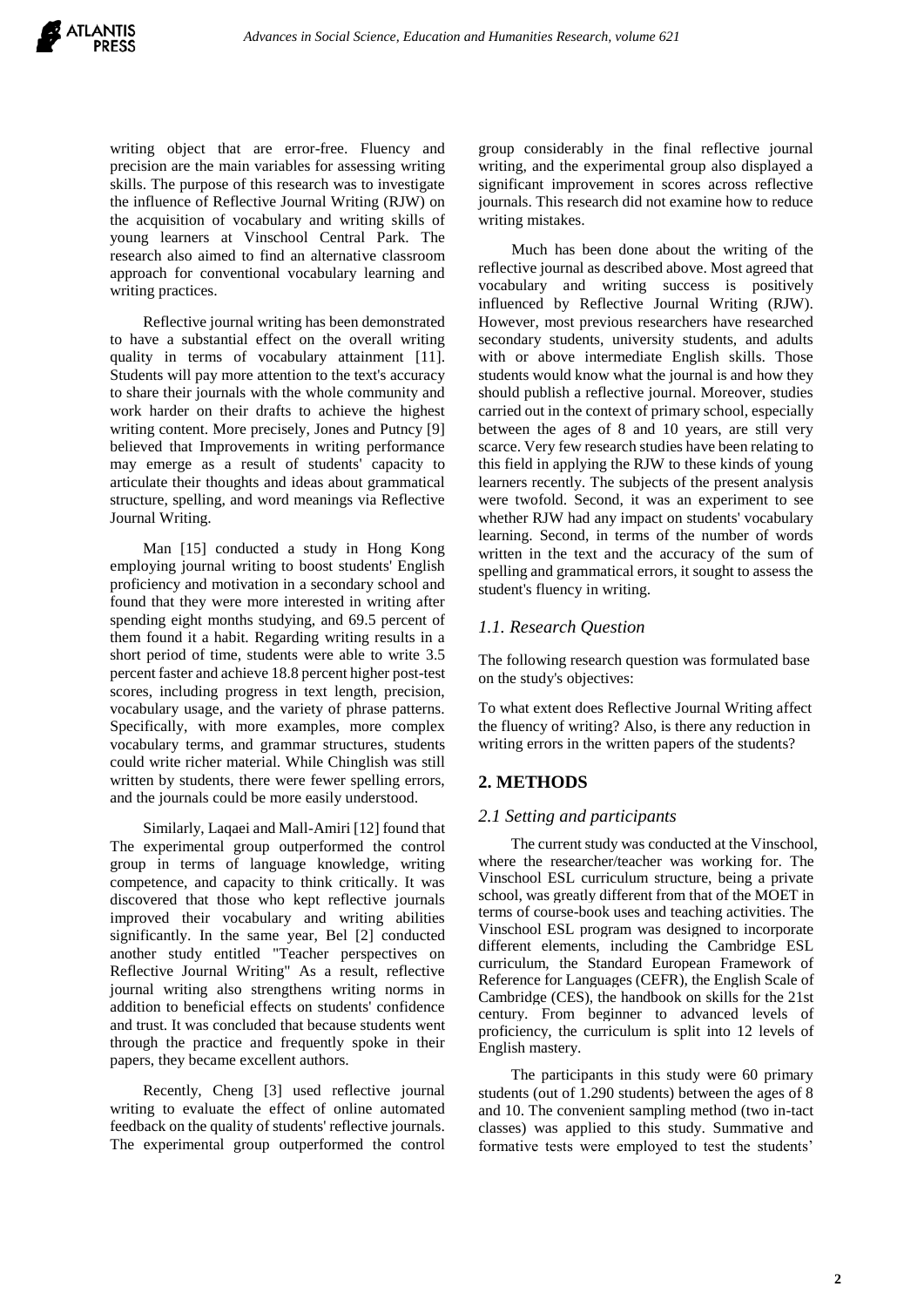

English levels and then assign them to experimental and controlled groups. The two groups took the same textbooks during the treatments.

#### *2.2 Procedure*

Based on the proficiency test scores in stage 1, 60 students from level 3 classes were selected. A pretest was held to reassure participating students who had equivalent vocabulary acquisition and writing performance. 2 raters checked the pre-test score to guarantee reliability.

Participating students took the treatments in the next stage. All 60 students had similar lessons with the same teacher, teaching, and learning method. Lessons were usually taught following the present-practiceproduce model with various activities. A lesson lasted collected were analyzed using SPSS vs. 22. Research findings were concluded from the statistics as well.

#### *2.3 Reflective journals*

Only experimental group students were expected to keep reflective notebooks. To prevent being misled, the reflective diary exercise was created with guiding questions. All students who participated received instruction on how to create a high-quality reflective journal. The training session would cover the following topics: what reflective journal writing is, why it should be done, how often it should be done, what sentence patterns they may use in their journals, and what they should pay attention to when writing.

Table 1. Students' writing fluency and written errors before and after the treatment of the control group

| Writing fluency in terms of the number of words |    |       |           |             |                    |         |    |       |
|-------------------------------------------------|----|-------|-----------|-------------|--------------------|---------|----|-------|
| Variables                                       | N  | M     | <b>SD</b> | Correlation | Mean<br>difference | t       | df | p     |
| CG's writing<br>fluency in the Pre-<br>test     | 30 | 36.97 | 5.99      | 0.235       | $-2.13$            | $-1.55$ | 29 | 0.131 |
| CG's writing<br>fluency in the<br>Post-test     | 30 | 39.1  | 10.66     |             |                    |         |    |       |
| Writing errors                                  |    |       |           |             |                    |         |    |       |
| CG's writing<br>errors in the Pre-<br>test      | 30 | 8.1   | 1.42      | $-0.008$    | 2.367              | 3.23    | 29 | 0.003 |
| CG's writing<br>errors in the Post-<br>test     | 30 | 5.73  | 3.74      |             |                    |         |    |       |

\* Paired Sample t-test

35 minutes, in which the last 8 minutes were spent on practicing traditional spelling-writing worksheet or writing reflective journals. Both groups' notes were collected for feedback and returned in the next session. The researcher underlined or circled grammatical or spelling errors in the regular writing practice and the journal. Based on the teacher's feedback, students corrected the mistakes and kept them in their portfolios. These activities were the normal activities for all writing classes in the research context. The treatments were conducted in 3 months, and students had one vocabulary lesson per week, which made the total number of 12 treatment sessions.

After completing the 12 sessions, participating students of both groups took the post-test. Two raters scored post-tests just like the pre-test. Data were collected for analysis. In the last stage, the data Following each session, these diaries were collected and examined for writing fluency and correctness using the star system. Each component of fluency and accuracy was graded independently in accordance with the precise specifications included in the writing rubrics. The reflecting journals' overall score was derived by averaging these two factors. For instance, if a student earns three stars for fluency and two stars for correctness, the journal will earn a total of 2.5 stars.

#### *2.4 Data collection and analysis*

At the end of each treatment session, all the students' writing papers in the experimental and controlled groups of the pre- vs. post-tests were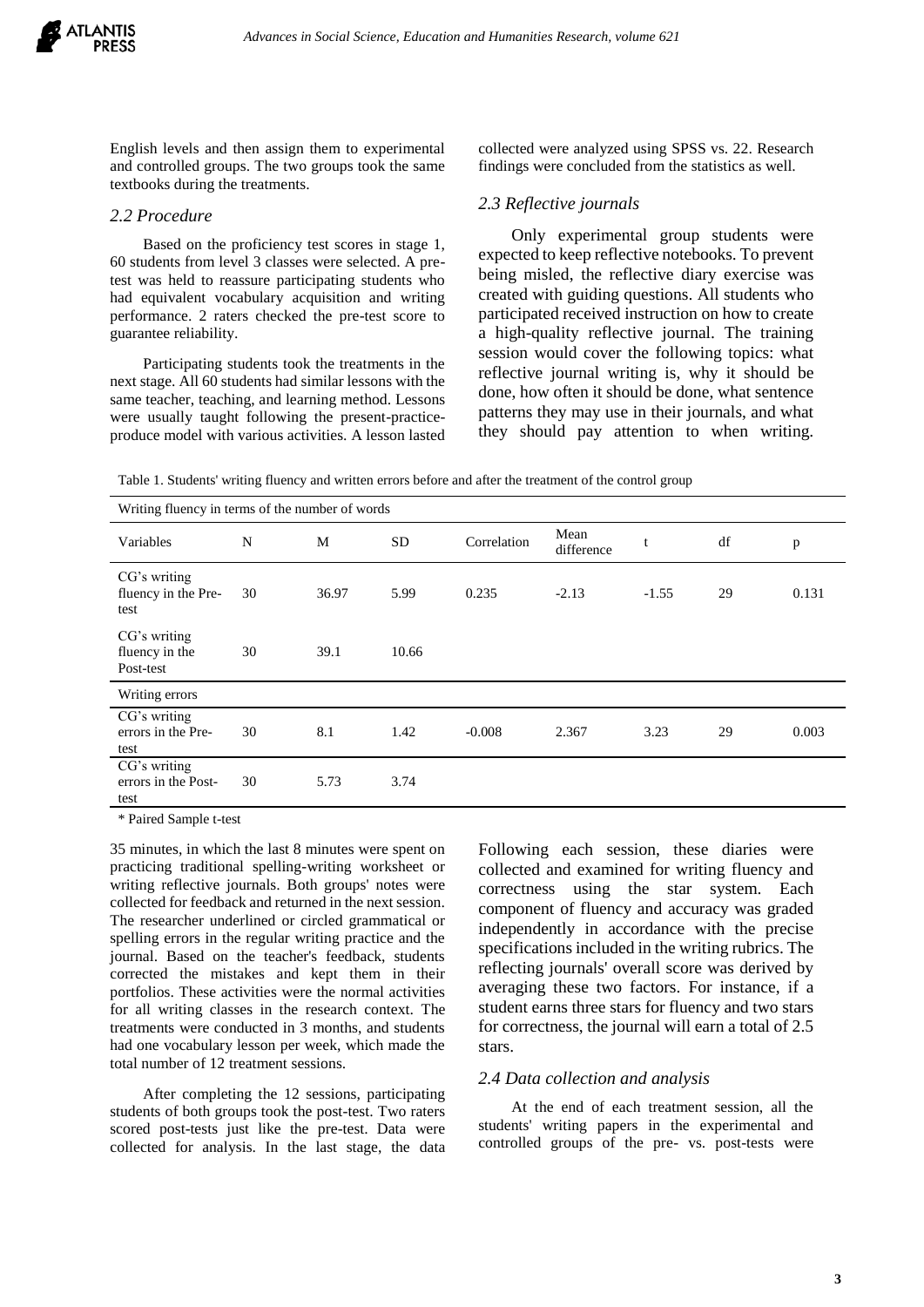collected for assessment. All the writings were scored by two different raters using the scoring rubrics. The discrepancies of the two raters were averaged. In case the discrepancies of the two raters were over 1.0, the third rater was employed. If so, the final score would be the third rater's average and the score closest to it.

Each writing provided the researcher data on three factors: overall writing score, fluency, and accuracy. Specifically, based on the writing rubrics, fluency and accuracy of writing skills were rated from closely reviewed during the interventions and post-test to examine how reflective journaling affects these variables. The post-test findings were then compared to the pre-test results using the pair t-test to ascertain whether or not the students got different treatments. The following can be listed in a full, thorough analysis of student fluency and written errors.

As shown in Table 1, a total of thirty student papers were given 37 pre-test words in each paper

Table 2. Students' writing fluency and writing errors before and after the treatment of the experimental group

| Writing fluency in terms of the number of words |    |       |           |             |                    |          |    |                  |  |
|-------------------------------------------------|----|-------|-----------|-------------|--------------------|----------|----|------------------|--|
| Variables                                       | N  | M     | <b>SD</b> | Correlation | Mean<br>difference | t        | df | $\mathbf{p}$     |  |
| EG's writing<br>fluency in the Pre-<br>test     | 30 | 35.83 | 6.24      | 0.588       | $-8.567$           | $-7.466$ | 29 | $\boldsymbol{0}$ |  |
| EG's writing<br>fluency in the<br>Post-test     | 30 | 44.4  | 7.42      |             |                    |          |    |                  |  |
| Writing errors                                  |    |       |           |             |                    |          |    |                  |  |
| EG's writing<br>errors in the Pre-<br>test      | 30 | 8.07  | 1.57      | 0.353       | 4.6                | 2.705    | 29 | 0.011            |  |
| EG's writing<br>errors in the Post-<br>test     | 30 | 3.47  | 2.05      |             |                    |          |    |                  |  |

\* Paired Sample t-test

1 to 3. The overall writing score was the average of fluency and accuracy score. For example, a student achieved three on the writing fluency and two on the writing accuracy; the overall score would be the average of 3 and 2, which was 2.5. The data collected were analyzed using SPSS version 22.

# **3. RESULTS/FINDINGS & DISCUSSION**

#### *3.1 Research question*:

To what extent does Reflective Journal Writing affect the fluency of writing? In addition, is there any reduction in writing errors in the written papers of the students?

Again, at the conclusion of the vocabulary course, writing fluency is determined by the number of words written during an eight-minute wrap-up, and writing accuracy is determined by the number of orthographic and grammatical mistakes included within the same section. Clearly, both groups' fluidity and accuracy were equivalent prior to the treatments. Therefore, their writings have been collected and during the pre-test period ( $M = 36.97$ ; SD = 5.99), compared to a total of 39 words in the pre-test paper for each post-test period ( $M = 39.10$ ; SD = 10.66). The mean difference was just 2.13. The Paired Sample ttest showed, however, that there was no statistically significant difference in the number of the word before and after the intervention  $(t(29)=1.55, p=.131, p>.05)$ . This indicates that students in the control group have not improved their writing fluency in terms of numberof-word length.

In terms of written mistake reduction, after 12 weeks of consistent writing, students in the control group were able to lower their error count from 8  $(M=8.10, SD=1.4)$  to roughly 6  $(M=5.73, SD=3.7)$ (Mean difference  $= 2.367$ ). The p-value of 0.03 indicated a statistically significant difference in preand post-testing errors  $(t(29)=3.23, p=.003, p0.05)$ . Students in the control group reduced their writing mistakes in order to enhance their writing abilities, despite the fact that they did not grow their writing skills.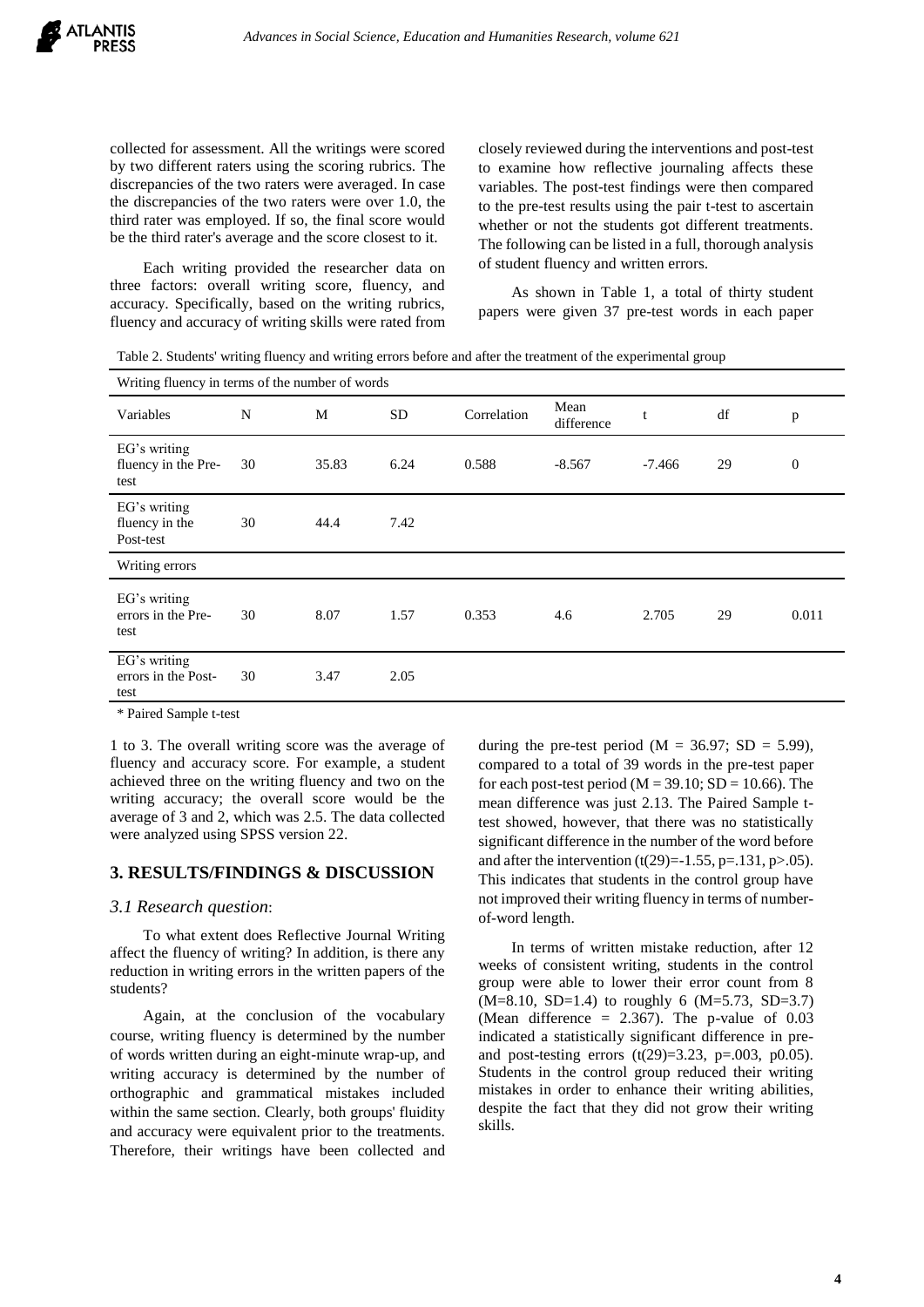#### Table 2 presents the relationship between writing

| Writing fluency in terms of the number of words |    |      |           |         |       |       |
|-------------------------------------------------|----|------|-----------|---------|-------|-------|
| Variables                                       | N  | М    | <b>SD</b> |         | df    | p     |
| EG's writing fluency in the<br>post-test        | 30 | 44.1 | 7.19      | 2.13    | 58    | 0.037 |
| CG's s writing fluency in<br>the post-test      | 30 | 39.1 | 10.66     |         |       |       |
| Writing errors                                  |    |      |           |         |       |       |
| EG's writing errors in the<br>Post-test         | 30 | 3.47 | 2.05      | $-2.91$ | 44.93 | 0.006 |
| CG's writing errors in the<br>Post-test         | 30 | 5.73 | 3.74      |         |       |       |

Table 3. Students' writing fluency and writing errors of the two groups in the post-tests

\* Independent Sample t-test

fluency and writing errors in the experimental population in the pre-and post-test. As can be shown, experimental group students were able to write about 36 words on average (M=35.83, SD=6.24) before the treatment, while the number of words increased to about 44 ( $M=44.40$ ,  $SD=7.41$ ) after practicing 3month reflective journals. There was a statistically significant difference between the pre- and postreflective journal writing periods (Mean difference =- 8.567). The Paired Sample t-test demonstrates that there was a statistically significant difference between pupils in the experimental group's pre- and post-test writing fluency  $(t(29)=7.47, p=.000, p<.05)$ .

Table 2 also revealed the number of errors made in writing by students. In the pre-test, students in the experimental group had a mean number of errors of about 8 (M=8.07, SD=1.5), which decreased after 12 weeks to almost 3 (M=3.47, SD=2.0). With these results, the Paired Sample t-test stated that in terms of error quantity, the post-test was better than the pre-test  $(t(29)=2.705, p=.011, p<.05)$ . The findings shown in Table 7 show that after performing the reflective journal writing, the experimental group students were longer in their written papers and substantially decreased their writing errors, which helped improve their writing efficiency.

In the post-test, Table 3 summarizes the differences in writing fluency and written mistakes between the control and experimental groups. As indicated in the table, control group students could write an average of 39 words (M=39.10, SD=10.6), but experimental group students could write five more words (M=44.10, SD=7.1). The independent t-test revealed that the difference between the control and experimental groups was statistically significant  $(t(58)= 2,130; p=.037; p<0.05)$ . It shows that the students have become more fluent in writing after learning reflective journals than regular spelling and writing practices.

The errors were reported at the control and experimental population at 5.73 and 3.37 respectively  $(M = 5.73, SD = 3.7, and M = 3.47, SD = 2.0)$ . Students who have written the post-test reflection journal have made three fewer errors than students of conventional spelling and writing. Independent sample t-tests  $(t(44.93) = -2.91, p = 0.01, p < 0.05)$  showed an important difference between student writing accuracy. In other words, the students made fewer writing errors when they practiced writing reflective journals than those who did traditional spelling and writing practices.

#### *3.2 Discussion*

The present research aims to investigate whether Reflective Journal Writing affected the fluency of writing and whether the students' written papers had any reduction in writing errors. The current study results showed that the RJW helped significantly increase the writing fluency of the students and significantly reduce writing errors. This seems like the more the students write, the better skills they become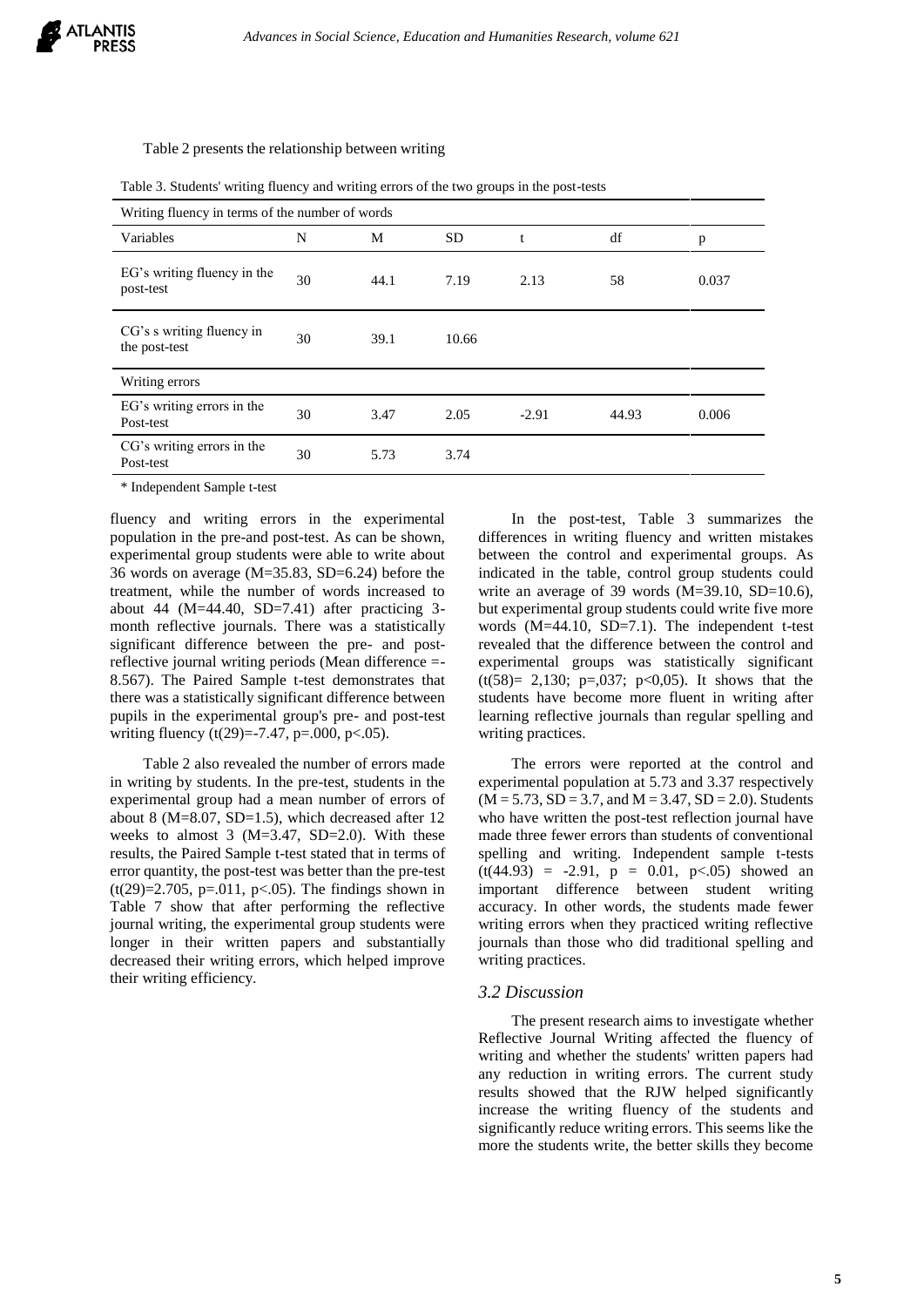$[20]$ ,  $[8]$ ,  $[22]$ . In other words, when the students conducted more reflective journal writing, they had to use more vocabulary and structures to express their ideas. They could compose more fluently in their writing. Bel [2] clarified that when students frequently compose reflective journals, they are used to writing, arranging, and delivering a good text, so better writing conventions help improve fluency in writing. Man's [15], Sandell's [25], Holmes & Moulton [6], Larrotta [13], Orem [17], Peng [18] and Pham et al. [19] also agreed that since students could write in a stress-free atmosphere, journal writing could enhance writing efficiency. Since it is a chance for them to share their feelings, they will feel less anxious and more optimistic. Students are free to select their subject's ideas instead of only writing about the given ones that are often unrelated to their personal lives [4].

Furthermore, the current study results revealed that Reflective Journal Writing helped students reduce their writing errors. As can be seen from this report finds, the students could improve their choice of words and collocation by practicing reflective journals. As they did self-reflection or self-assessment, they could learn "right from wrong" by themselves; hence, they reduced written errors or mistakes. Writing the lesson in reflective journals is a really good activity, which helps the students use target terms in the real context of writing, thereby improving word use continuity. This result matched Luu's results [14] that students can build the right form of the compound and the complex sentences even when it comes to writing phrases. Martinez-Lage [16] has confirmed the important effect of reflective journal writing on the reduction of writing grammar errors, and the students would observe their common grammar errors to correct themselves in the following text. Peng [18] asserted that journal writing is a good practice in students' lexical understanding to use real and targeted vocabulary.

## **4. CONCLUSION**

The current study's goal was to see whether Reflective Journal Writing (RJW) helped students improve their writing fluency and reduce written errors in writing. The study results showed that reflective journal writing helped students significantly develop their writing fluency and, at the same time, significantly reduce their writing mistakes. This could contribute to the students' standard of writing. The students were more active in communicating their ideas in some way. They should write longer phrases and provide clear examples. The current study filled in the literature gap that few previous studies have been investigated to help primary students improve their writing skills and vocabulary learning via the implementation of Reflective Journal Writing. This

result was important because young learners could use their critical thinking in the learning process.

The results emphasize the value of Reflective Journal Writing as a reflection activity in English instruction. It gives students with frequent exercise in recalling and reflecting on what they have learnt, and then writing it down. Reflective journal writing is considered a critical skill because it requires students to think critically and express their critical perspectives regarding personal life lessons. Additionally, by providing structured feedback after each writing assignment, students may become aware of their spelling and grammatical errors and rectify them the next time. Additionally, reflective journal writing may be utilized as a kind of self-evaluation, encouraging students to consider their own learning process, as well as their strengths and limitations. Knowing this, individuals may devise a strategy for enhancing their learning and gaining more learning autonomy.

## **ACKNOWLEDGMENTS**

The authors of this article acknowledged the supports of Van Lang University at 69/68 Dang Thuy Tram St. Ward 13, Binh Thanh Dist., Ho Chi Minh City, Vietnam.

## **REFERENCES**

- [1] Al-Rawahi, N. M., & Al-Balushi, S. M. The Effect of Reflective Science Journal Writing on Students' Self-Regulated Learning Strategies. *International Journal of Environmental and Science Education*, *10*(3), 367-379, 2015.
- [2] Bel, K. D. *Teacher Perspectives on Reflective Journal Writing*. Retrieved from https://tspace.library.utoronto.ca/bitstream/1807/6 8714/1/DelBel\_Kirsten\_R\_201506\_MT\_MTRP.p df January 7ary 2020, 2015.
- [3] Cheng, G. The impact of online automated feedback on students' reflective journal writing in an EFL course. *The Internet and Higher Education*, *34*, 18-27, 2017.
- [4] Denne-Bolton, S. The Dialogue Journal: A Tool for Building Better Writers. In *English Teaching Forum* (Vol. 51, No. 2, pp. 2-11). US Department of State. Bureau of Educational and Cultural Affairs, Office of English Language Programs, SA-5, 2200 C Street NW 4th Floor, Washington, DC 20037, 2013.